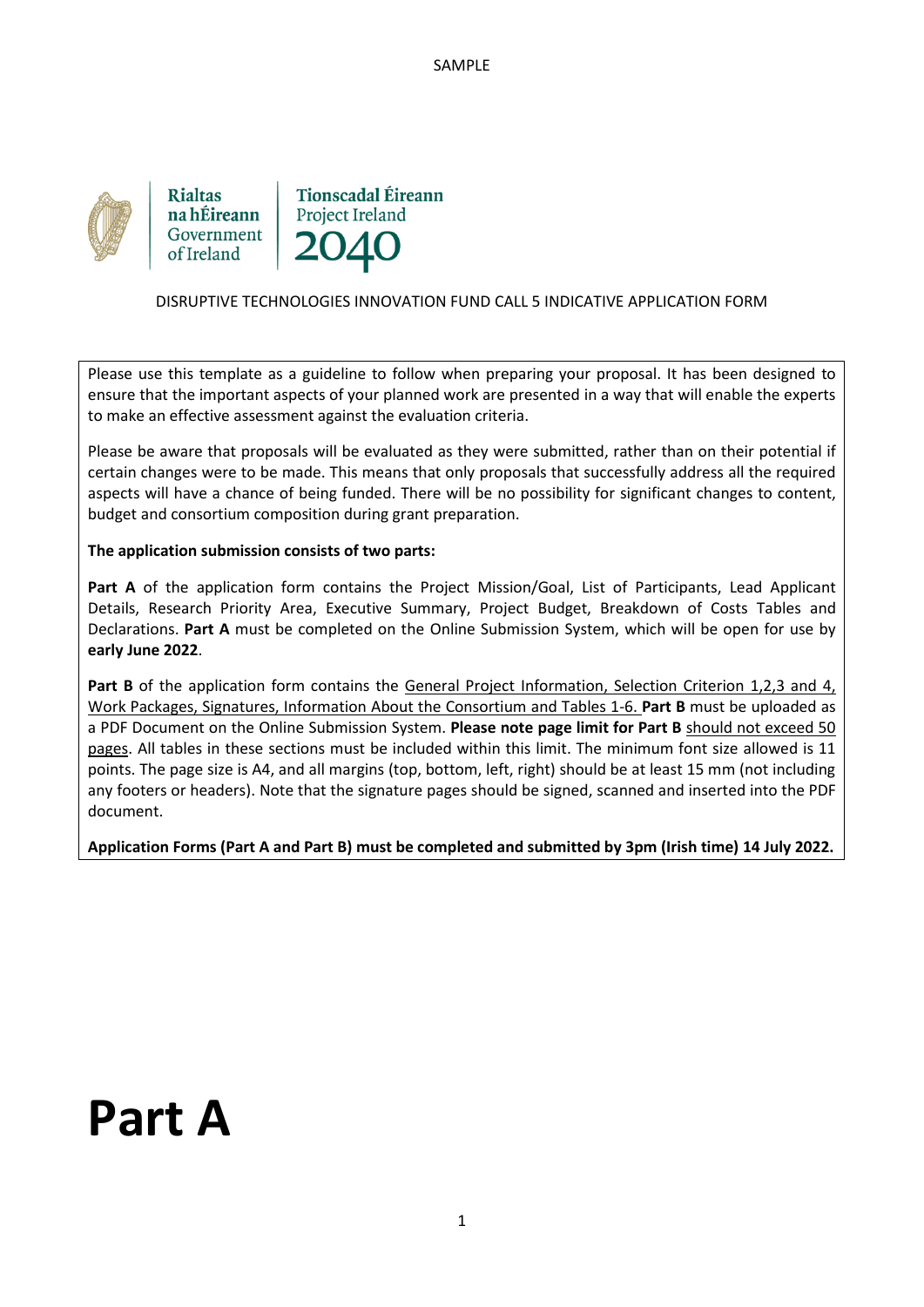**This section will be completed electronically through the Online Submission System, and should not be duplicated in the PDF for Part B.** 

# Title of proposal

# Acronym of proposal

#### **Project Mission/Goal**

Please provide a 50-word description of the project in plain English. This description will be used when publicising successful projects so please ensure that it can be understood by a wide audience.

List of participants:

| Participant No.       | Organisation<br>Name | For companies only <sup>1</sup>                      |                                    |                                               |                     |
|-----------------------|----------------------|------------------------------------------------------|------------------------------------|-----------------------------------------------|---------------------|
|                       |                      | $CRO2$ or<br><b>Business</b><br>Registered<br>Number | Client of Agency<br>(El/IDA/ÚnaG)* | Established<br>manufacturing<br>company (Y/N) | <b>SME</b><br>(Y/N) |
| 1 (Lead<br>Applicant) |                      |                                                      |                                    |                                               |                     |
| $\mathfrak{p}$        |                      |                                                      |                                    |                                               |                     |
| 3                     |                      |                                                      |                                    |                                               |                     |
|                       |                      |                                                      |                                    |                                               |                     |

**\*Only companies that are clients of Enterprise Ireland, IDA Ireland or Údarás na Gaeltachta by the deadline for applications and eligible RPOs can apply under Call 5 for the DTIF.**

<sup>&</sup>lt;sup>1</sup> Note that the legal entity incurring costs in the project must be the entity identified by CRO or Business Registered Number here.

<sup>2</sup> <https://www.cro.ie/Services/Company-Search>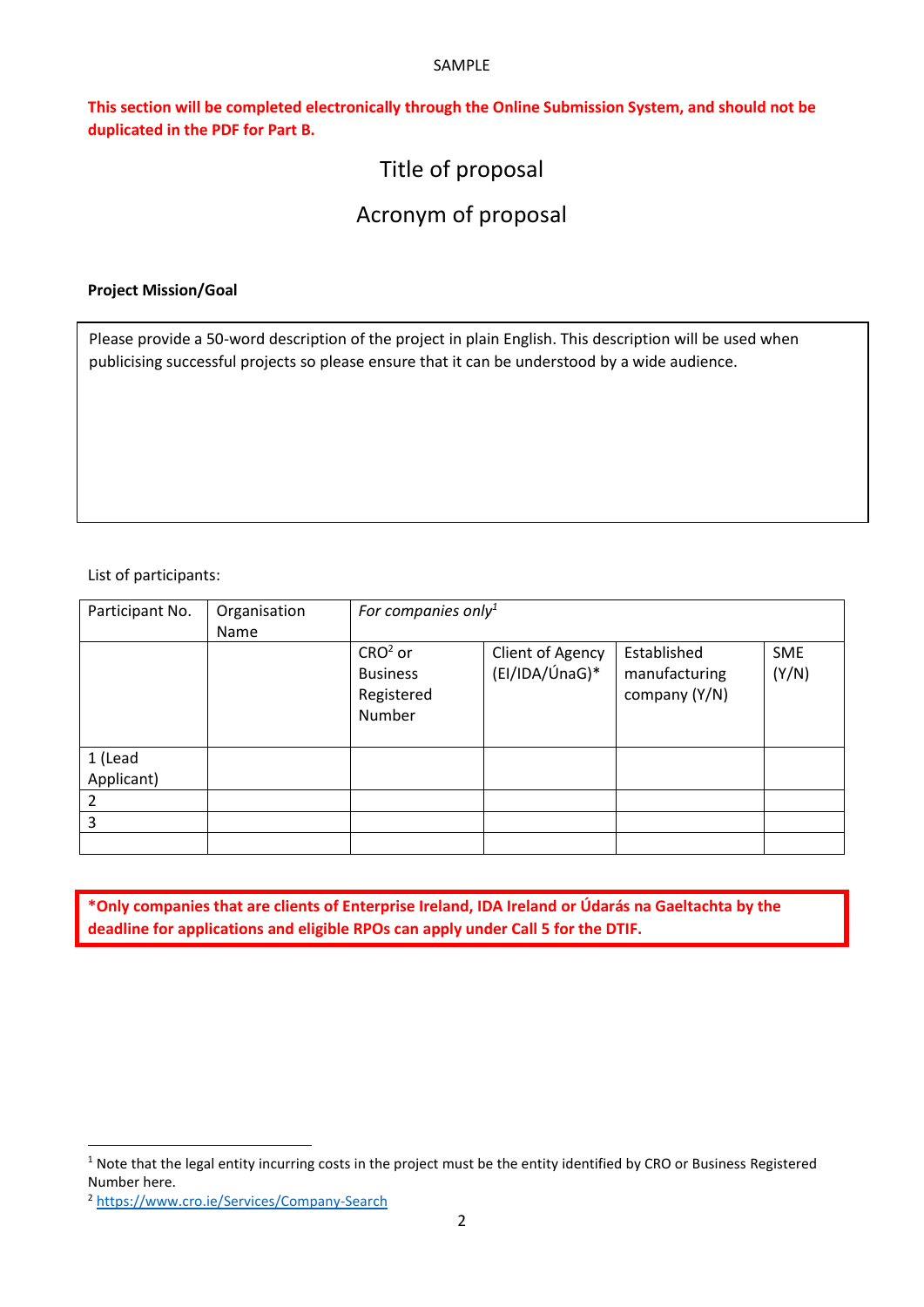Lead Applicant Details:

| l Contact Name |  |
|----------------|--|
| Organisation   |  |
| Email address  |  |
| l Phone Number |  |

Proposed Budget:

| Total Project Cost (€m) |  |
|-------------------------|--|
| DTIF Request (€m)       |  |
| DTIF Request (%)        |  |

Research Priority Area:

 $\overline{\phantom{a}}$ 

| <b>Research Priority Area</b> | $\vert$ Advanced and Smart Manufacturing <sup>3</sup> |
|-------------------------------|-------------------------------------------------------|
|-------------------------------|-------------------------------------------------------|

Applicants should be aware that funding applications for Call 5 should be focussed on Advanced and Smart Manufacturing and the use of innovative technology to bring disruptive innovation to conventional manufacturing operations. Section 2 of the Guide for Applicants refers.

<sup>&</sup>lt;sup>3</sup> Advanced and Smart Manufacturing is the use of innovative technologies and methodologies in manufacturing operations in conjunction with ICT systems to enhance productivity, quality, flexibility, and responsiveness to the market. Two principal themes of Advanced and Smart Manufacturing are the digital transformation of manufacturing operations and sustainability in manufacturing.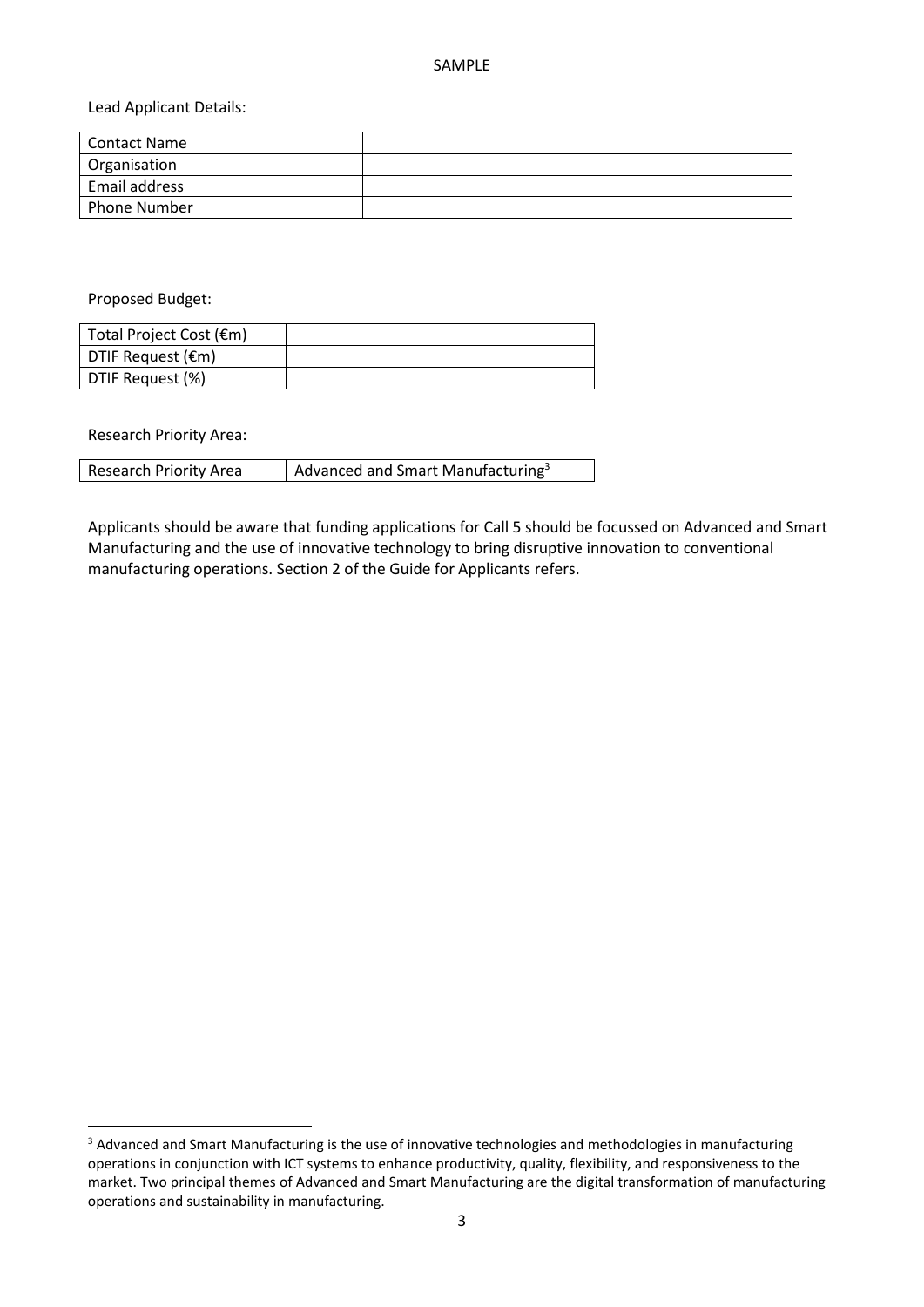Executive Summary [Max 1 Page]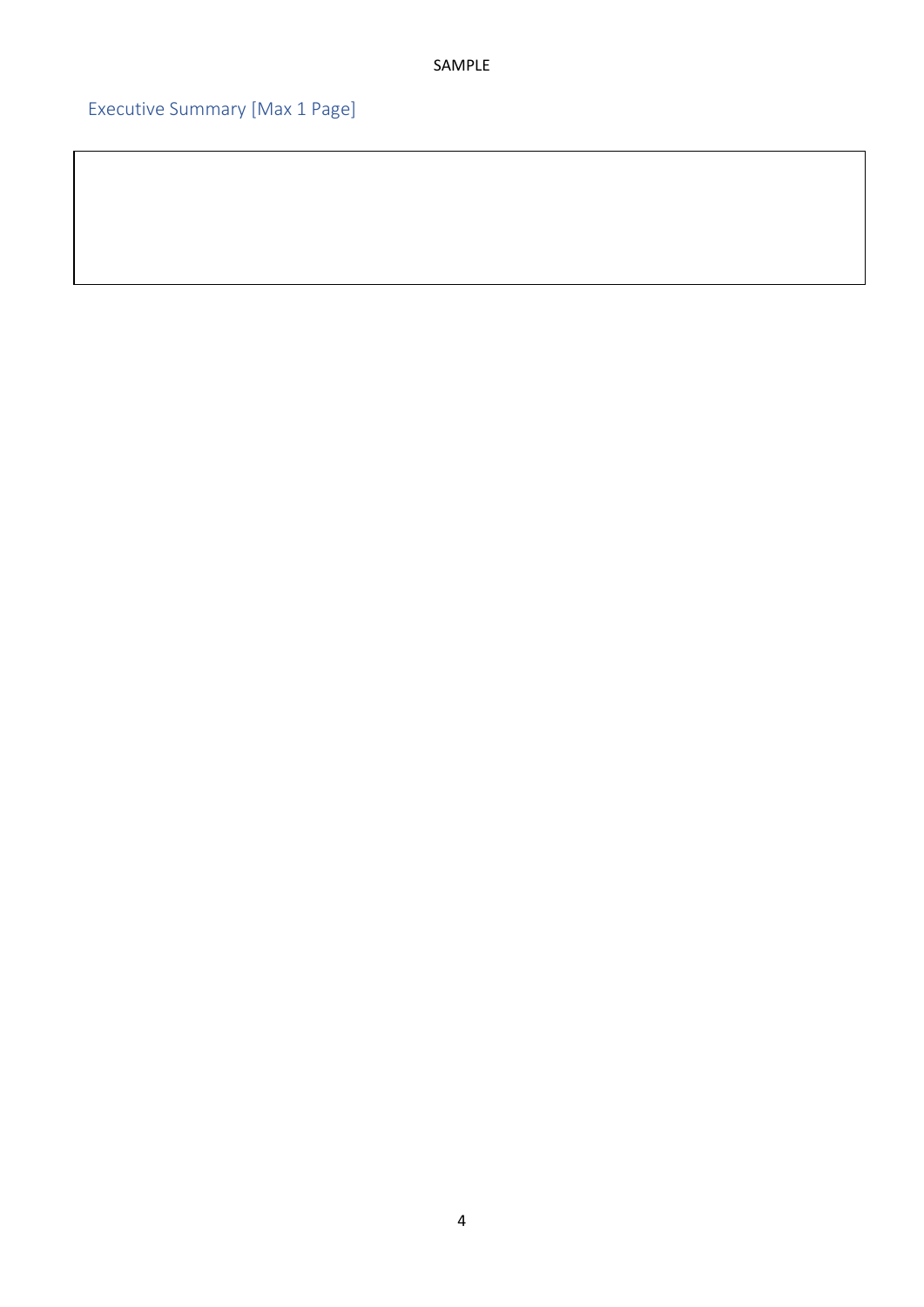## Table 7. Project Budget 4

Provide the overall budget for the proposal (per partner).

| Partner No/Short Name | Total Project Cost (€) | DTIF Funding Request $(\epsilon)$ | DTIF Funding (%) |
|-----------------------|------------------------|-----------------------------------|------------------|
|                       |                        |                                   |                  |
|                       |                        |                                   |                  |
|                       |                        |                                   |                  |
| TOTAL:                |                        |                                   |                  |

<sup>4</sup> Budget information will be provided in TABLES 7, 8 & 9. Note that no further budget information should be included in PART B of the application.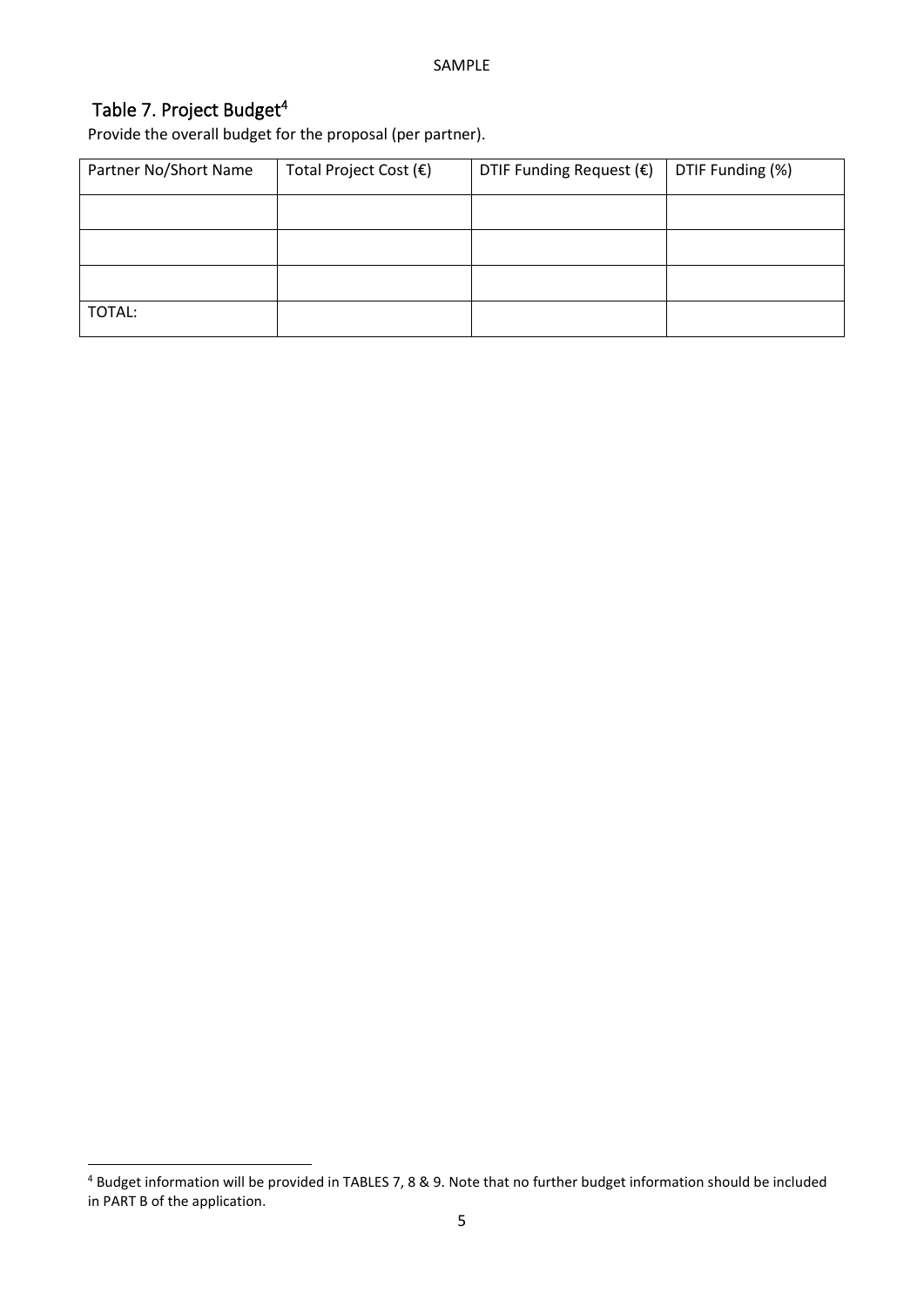# **Table 8. Breakdown of costs per enterprise partner:**

# **Breakdown of costs per enterprise partner:**

|                                                    |   | Cost $(\epsilon)$ |   |
|----------------------------------------------------|---|-------------------|---|
| Partner No.                                        |   | 2                 | 3 |
| <b>Partner Short Name</b>                          |   |                   |   |
| Salaries <sup>5</sup>                              |   |                   |   |
| Overheads (30% of eligible salaries)               |   |                   |   |
| <b>Materials</b>                                   |   |                   |   |
| <b>Travel &amp; Subsistence</b>                    |   |                   |   |
| Contractual Research, Consultancy etc.             |   |                   |   |
| Patent Costs (SMEs only)                           |   |                   |   |
| <b>Capital Expenditure</b>                         |   |                   |   |
| <b>Total Expenditure for Grant Aid calculation</b> |   |                   |   |
| Grant Rate (% <sup>6</sup> )                       | % | %                 | % |
| <b>Total DTIF Contribution Requested</b>           |   |                   |   |

 $^5$  List the roles per partner in the Footnote: title and role in project (new or existing staff; no. of months on project; % time commitment; cost).

<sup>&</sup>lt;sup>6</sup> Enterprises can claim up to 50% of their eligible costs, with the exception of large companies where the aid intensity is reduced to a flat rate of 40% to satisfy State Aid rules for the funding of experimental development.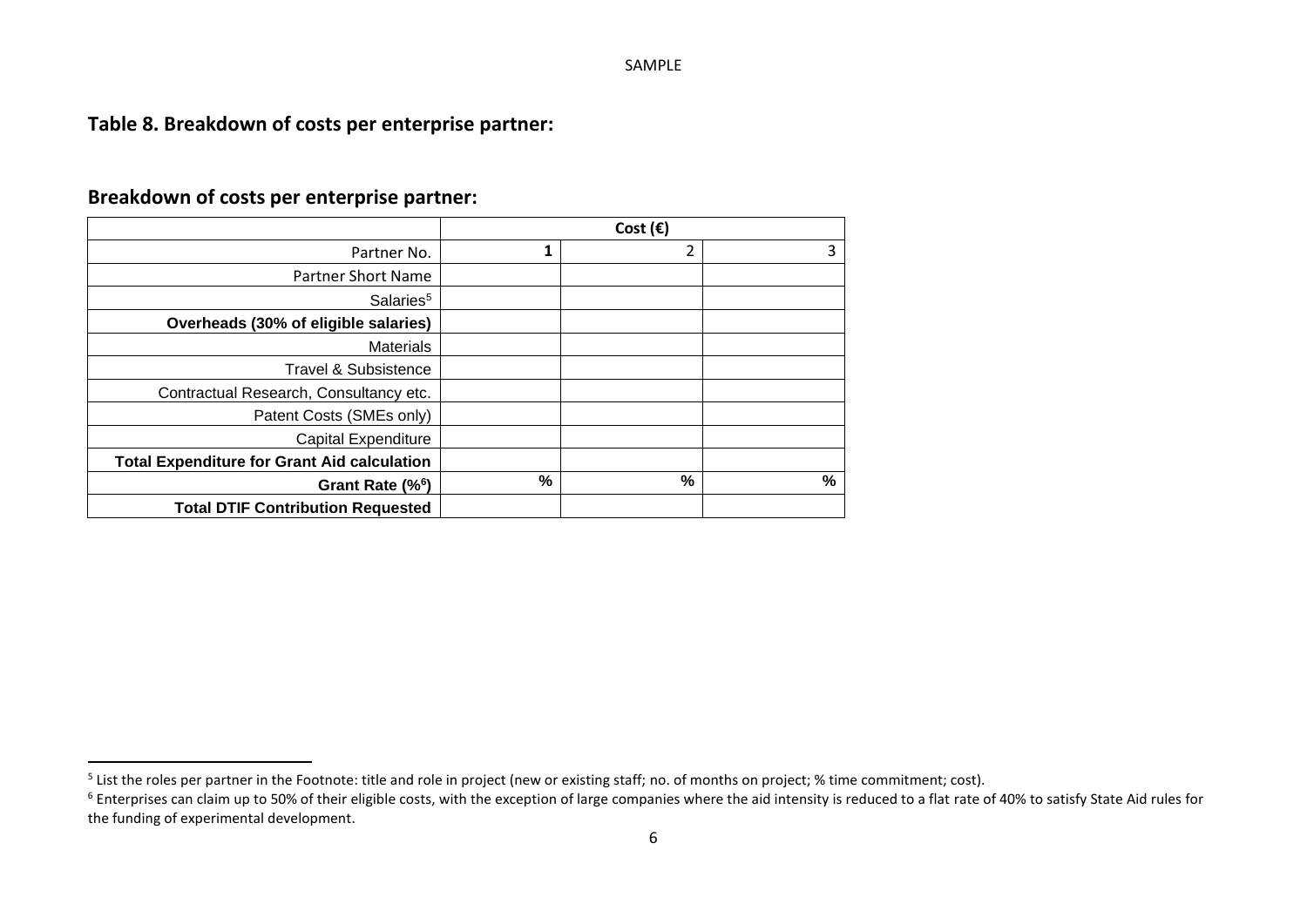**Table 9. Breakdown of costs per RPO partner:**

# **Breakdown of costs per RPO partner:**

|                                                     |      | Cost $(\epsilon)$ |      |
|-----------------------------------------------------|------|-------------------|------|
| Partner No.                                         | 1    | 2                 | 3    |
| <b>Partner Short Name</b>                           |      |                   |      |
| Salaries <sup>7</sup>                               |      |                   |      |
| <b>Materials</b>                                    |      |                   |      |
| Travel & Subsistence                                |      |                   |      |
| Contractual Research, Consultancy etc.              |      |                   |      |
| <b>Patent Costs</b>                                 |      |                   |      |
| <b>Capital Expenditure</b>                          |      |                   |      |
| <b>Total Expenditure for Grant Aid calculation</b>  |      |                   |      |
| Grant Rate (%)                                      | 100% | 100%              | 100% |
| <b>Direct DTIF Grant Requested</b>                  |      |                   |      |
| <b>Overheads (30% of Direct costs excl Capital)</b> |      |                   |      |
| <b>Total DTIF Contribution Requested</b>            |      |                   |      |

<sup>&</sup>lt;sup>7</sup> List the roles per partner in the Footnote: title and role in project (new or existing staff; no. of months on project; % time commitment; cost).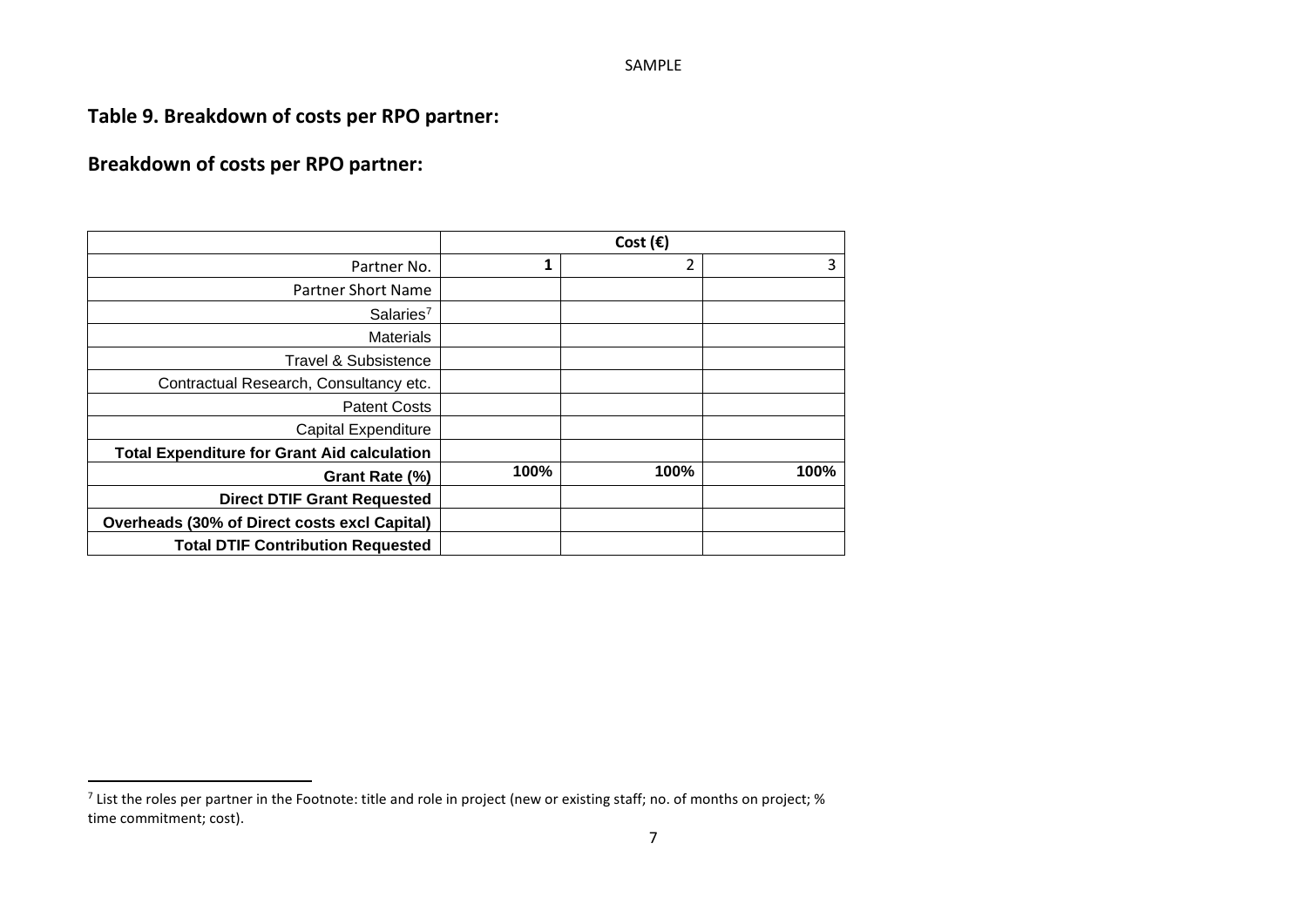## DECLARATIONS

|                                                                                                                                                                                                                                                                                                                                                                                                                                                                                                                                                                                     | YES/NO |
|-------------------------------------------------------------------------------------------------------------------------------------------------------------------------------------------------------------------------------------------------------------------------------------------------------------------------------------------------------------------------------------------------------------------------------------------------------------------------------------------------------------------------------------------------------------------------------------|--------|
| The lead partner declares to have the explicit consent of all applicants on their<br>participation and on the content of this proposal.                                                                                                                                                                                                                                                                                                                                                                                                                                             |        |
| The lead partner hereby declares that each applicant has confirmed:                                                                                                                                                                                                                                                                                                                                                                                                                                                                                                                 |        |
| 1) eligibility in accordance with the criteria set out in the specific call for proposals<br>(section 5 of the Guide for Applicants refers); and                                                                                                                                                                                                                                                                                                                                                                                                                                    |        |
| 2) financial and operational capacity to carry out the proposed action.                                                                                                                                                                                                                                                                                                                                                                                                                                                                                                             |        |
| The lead partner hereby declares that each enterprise applicant has confirmed that<br>it is not an Undertaking in Difficulty (UiD) (as defined in Appendix 1 of the Guide for<br>the Applicants).                                                                                                                                                                                                                                                                                                                                                                                   |        |
| The lead partner declares responsibility for the correctness of the information<br>relating to his/her own organisation. Each applicant remains responsible for the<br>correctness of the information related to him/her and declared above. Where the<br>proposal is approved for DTIF funding, the lead partner and each beneficiary<br>partner will be required to present a formal declaration in this respect.                                                                                                                                                                 |        |
| The lead partner declares that this proposal has not been submitted to the other<br>NDP Funds (Urban, Rural, Climate Action).                                                                                                                                                                                                                                                                                                                                                                                                                                                       |        |
| The lead partner declares that this project has not received any other grant aid -<br>either from Irish agencies or EU funds.                                                                                                                                                                                                                                                                                                                                                                                                                                                       |        |
| Please indicate if your project will involve:                                                                                                                                                                                                                                                                                                                                                                                                                                                                                                                                       |        |
| • Activities or results raising security issues;                                                                                                                                                                                                                                                                                                                                                                                                                                                                                                                                    |        |
| • 'EU-classified information' as background or results.                                                                                                                                                                                                                                                                                                                                                                                                                                                                                                                             |        |
| <b>Restrictive Measures in Force</b>                                                                                                                                                                                                                                                                                                                                                                                                                                                                                                                                                |        |
| The Company represents and warrants that it is not directly or indirectly, or the<br>Promoter represents and warrants that the Company will not be directly or<br>indirectly, by way of funding or shareholding, covered by Articles 1 and 2 of the<br>European Council decision, (2014/145/CFSP) of 17 March 2014, and subsequent<br>Regulations (960/2014, 1290/2014 and 833/2014) concerning restrictive measures<br>in respect of actions undermining or threatening the territorial integrity,<br>sovereignty and independence of Ukraine. Further information available here. |        |
| Processing of Data, including Personal Data is in compliance with the General Data<br>Protection Regulation (the "GDPR") and Data Protection Acts 1988 to 2018.                                                                                                                                                                                                                                                                                                                                                                                                                     |        |
| Information, including your Personal Data provided in this DTIF Funding Application<br>will be processed by Enterprise Ireland, IDA Ireland, Science Foundation Ireland, the<br>Department of Enterprise, Trade and Employment (the "DETE") and a Review Panel                                                                                                                                                                                                                                                                                                                      |        |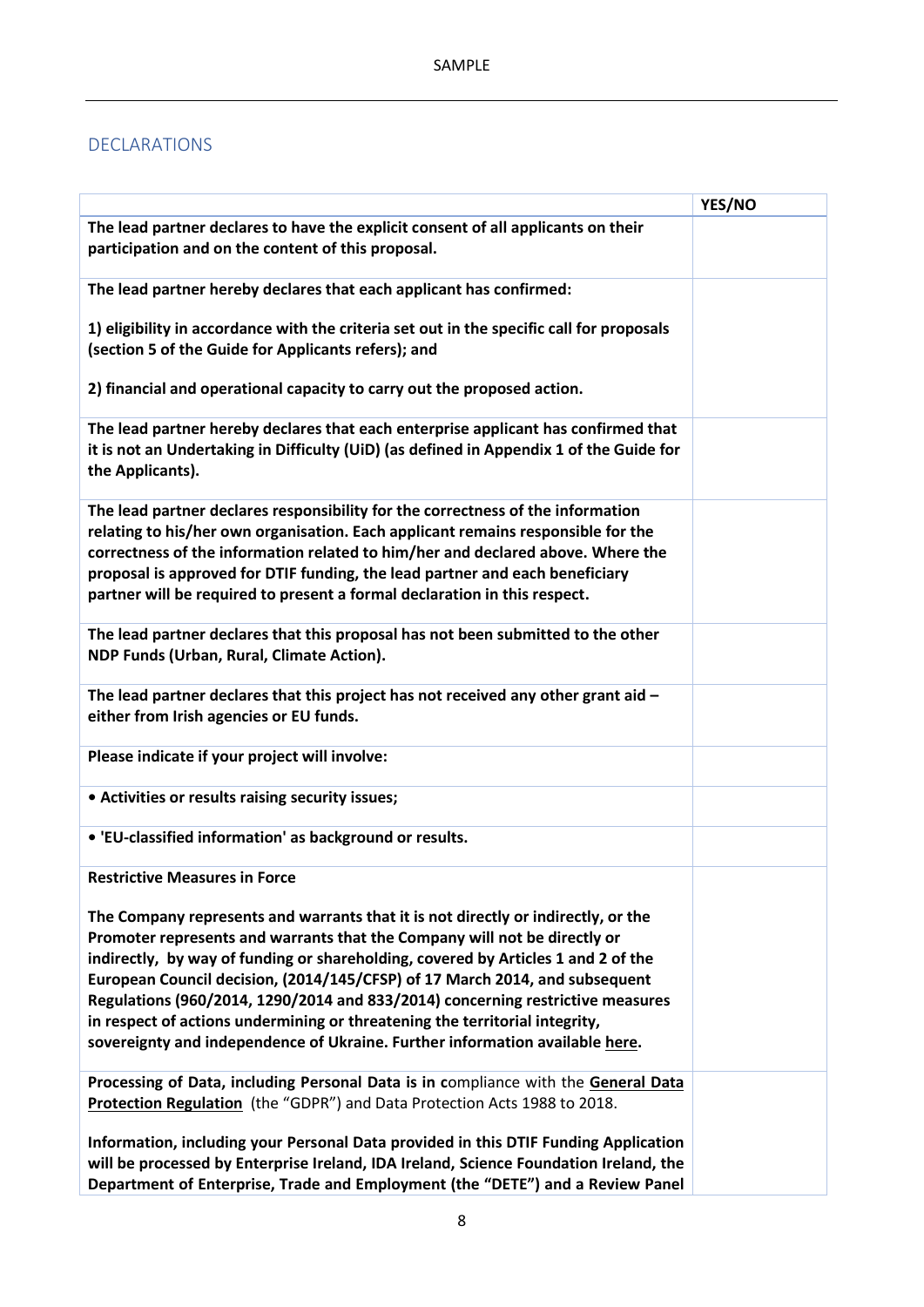| of International Experts for the purposes of evaluating applications and selecting a<br>ranked list of Projects for funding.                                                                                                                                                                                                                                                      |  |
|-----------------------------------------------------------------------------------------------------------------------------------------------------------------------------------------------------------------------------------------------------------------------------------------------------------------------------------------------------------------------------------|--|
| We, Enterprise Ireland, IDA Ireland, Science Foundation Ireland and the Department<br>of Enterprise, Trade and Employment would also like to contact you from time to<br>time to provide you with information and updates in relation to new projects or<br>other funding supports that may be of interest, or to seek your views as part of a<br>broader evaluation of the Fund. |  |
| I understand that my Personal Data will be processed by the above bodies,<br>including Enterprise Ireland, IDA Ireland, Science Foundation Ireland and the<br>Department of Enterprise, Trade and Employment. This processing will be<br>conducted in accordance with the various Privacy Policies of these bodies.                                                               |  |
| We request that you read the above notification carefully and that you ensure that<br>it is made available to any data subjects (e.g. your employees and project partners)<br>whose personal data you provide to us.                                                                                                                                                              |  |
| By giving your consent, you confirm that:                                                                                                                                                                                                                                                                                                                                         |  |
| (a) you have complied with your own data protection obligations in respect of the<br>personal data that you supply to us and that you are entitled to disclose such<br>personal data to us; and                                                                                                                                                                                   |  |
| (b) you will ensure that the above is sent to data subjects (e.g. your employees and<br>project partners) whose personal data you provide to us.                                                                                                                                                                                                                                  |  |
| I consent to the above bodies processing my Personal Data to contact me in the<br>future to provide me with information about projects or initiatives or funding<br>supports, or to seek my views as part of a broader evaluation of the Fund. I<br>understand that I can Opt-Out from receiving these communications by e-mailing:<br>dtif@enterprise-ireland.com.               |  |

The partners in the consortium have consented to provide the following contact details which can be used when seeking the views of their organisation as part of a broader evaluation of the Fund.

Partner 1

| Name                     |  |
|--------------------------|--|
| <b>Organisation Name</b> |  |
| Position                 |  |
| <b>Email Address</b>     |  |

Partner 2

| Name |  |
|------|--|
|      |  |
|      |  |
|      |  |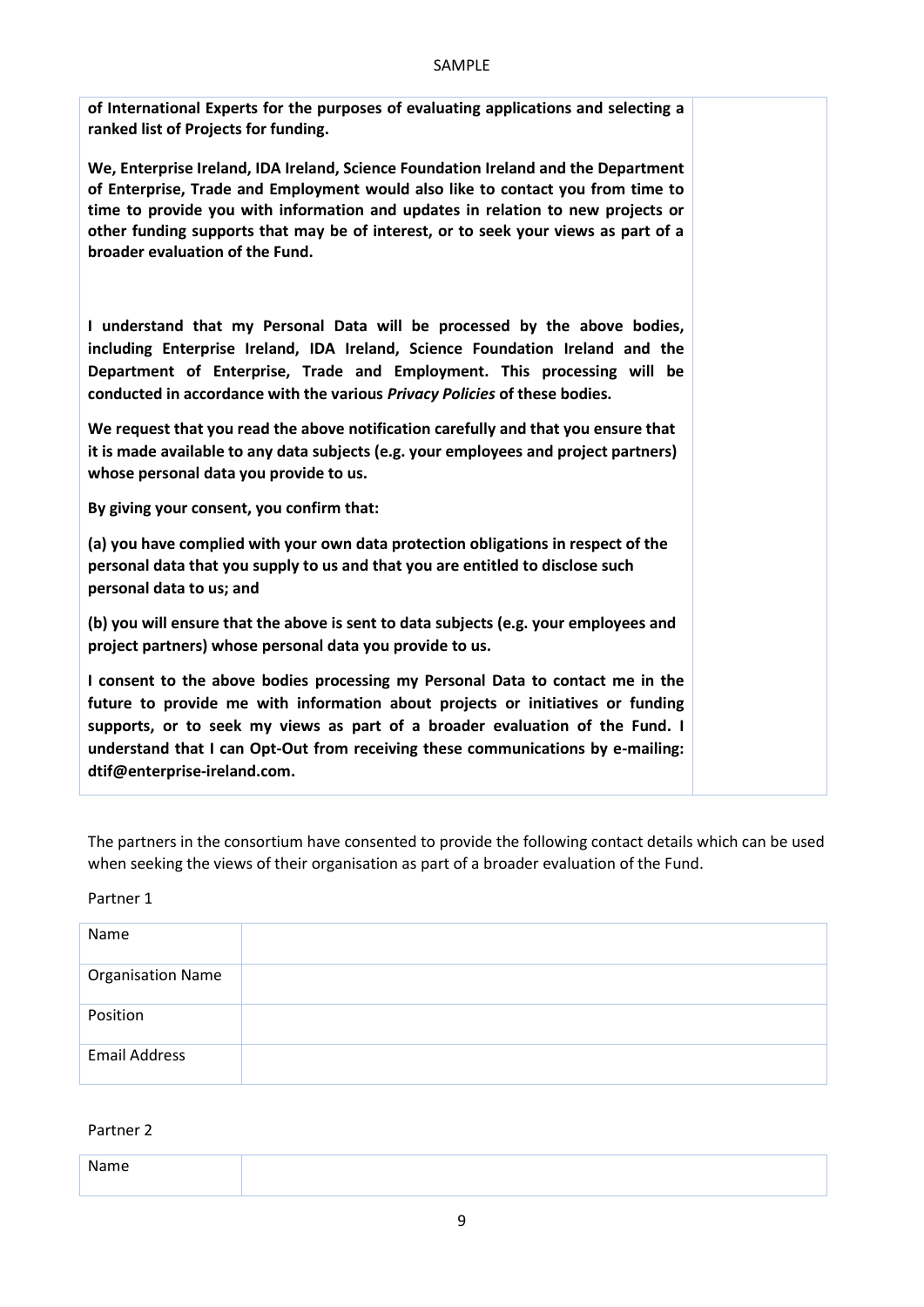| <b>Organisation Name</b> |  |
|--------------------------|--|
| Position                 |  |
| <b>Email Address</b>     |  |

#### Partner 3

| Name                     |  |
|--------------------------|--|
| <b>Organisation Name</b> |  |
| Position                 |  |
| <b>Email Address</b>     |  |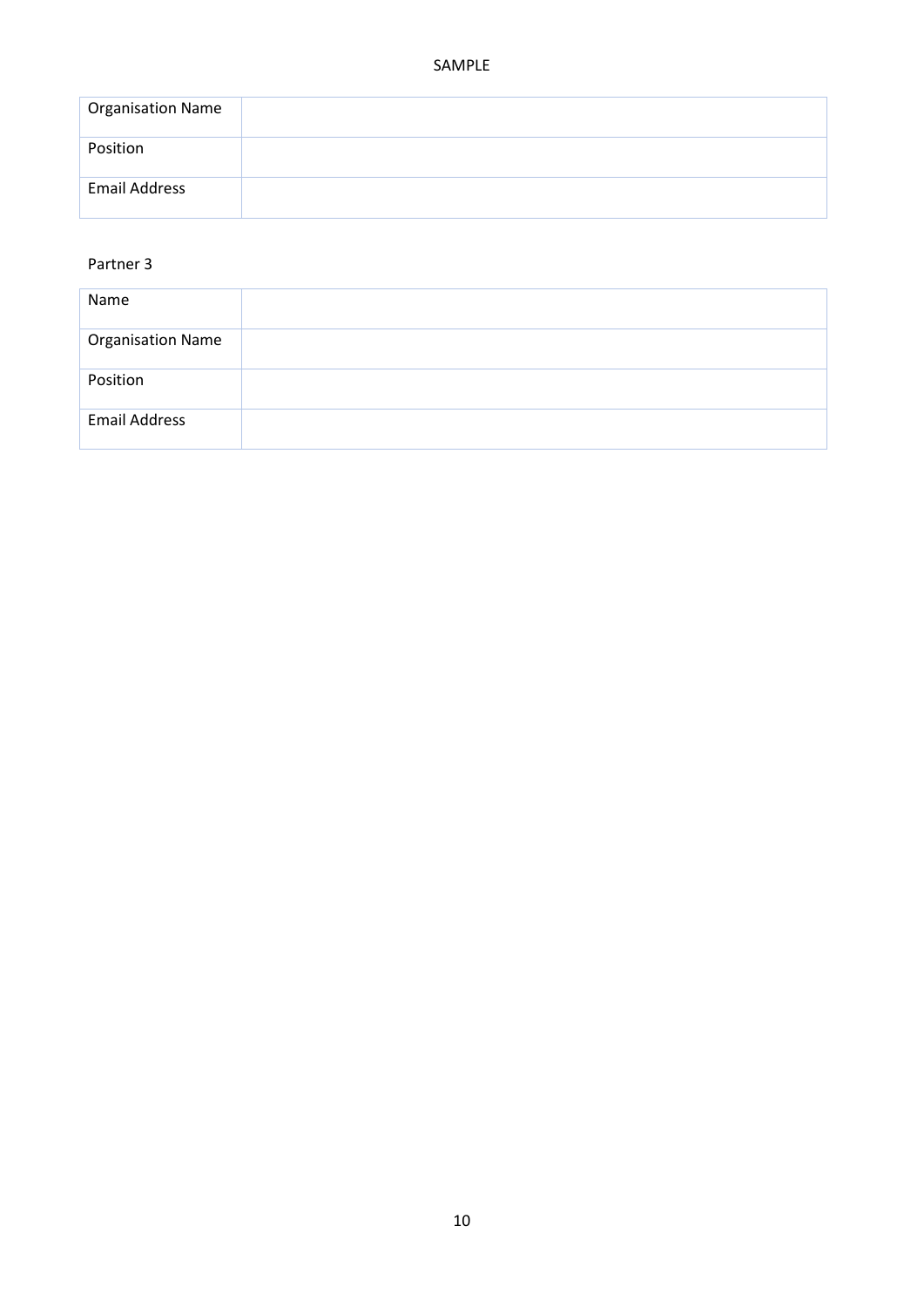# Part B

# Table of Contents

| SELECTION CRITERION 1: STRENGTH OF THE DISRUPTIVE TECHNOLOGY DIMENSION  12 |  |
|----------------------------------------------------------------------------|--|
|                                                                            |  |
|                                                                            |  |
|                                                                            |  |
|                                                                            |  |
|                                                                            |  |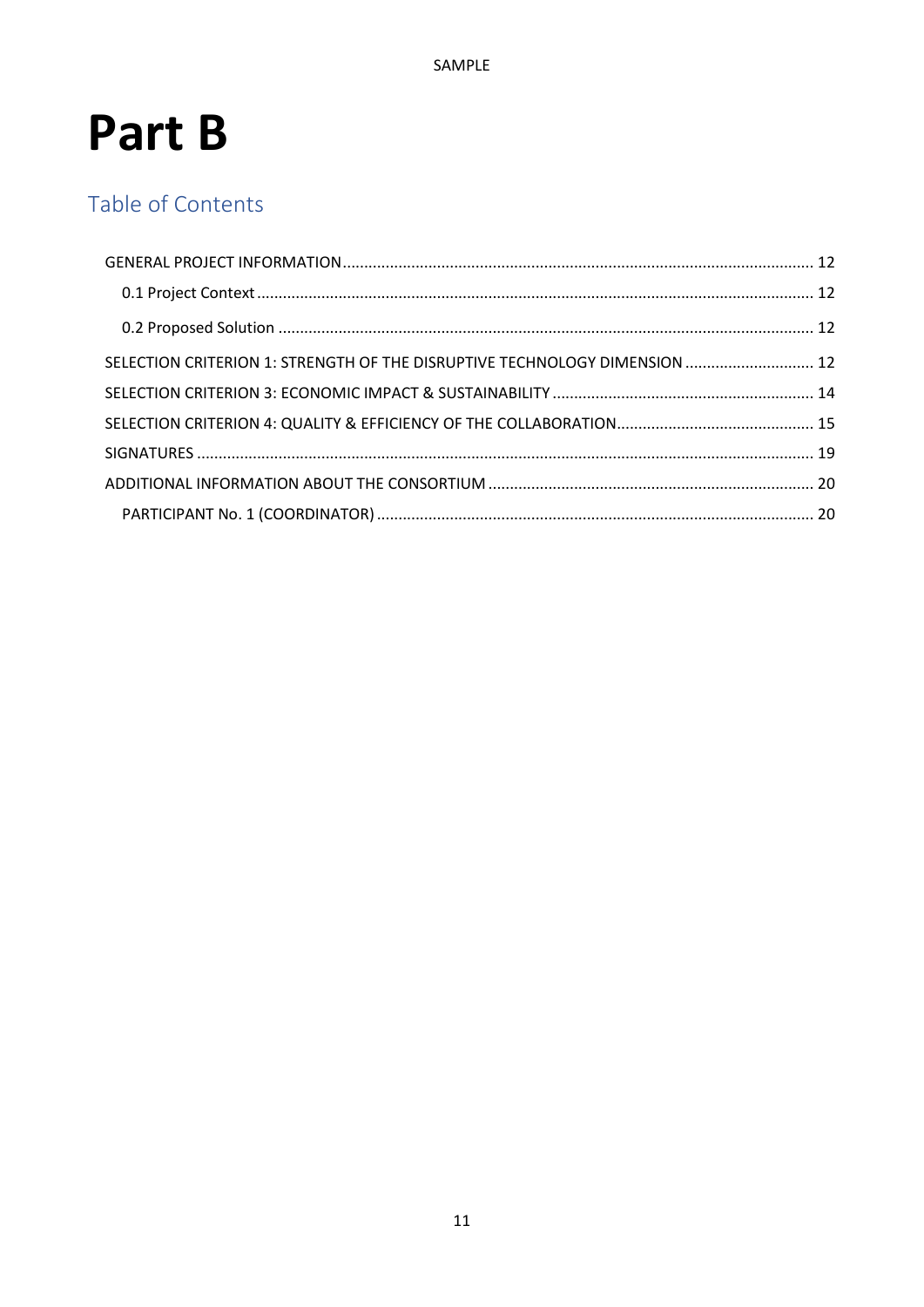#### <span id="page-11-0"></span>GENERAL PROJECT INFORMATION [MAX 3-6 pages]

#### <span id="page-11-1"></span>0.1 Project Context

Describe the problem or need. What is the current situation in the market(s) that could be disrupted?

#### <span id="page-11-2"></span>0.2 Proposed Solution

Describe the solution proposed – what is the big picture vision and what would the impact be of the Disruptive Technologies Innovation? Why now? Explain the historical evolution of your project and define recent trends that make your solution possible. Applicants are advised to consult the Disruptive Technologies Innovation Fund Guide for [Applicants](https://dbei.gov.ie/en/Publications/Disruptive-Technologies-Innovation-Fund-Call-2-Documentation.html) and make specific reference to the National Strategic Outcomes (NSOs) in Project Ireland 2040.

## <span id="page-11-3"></span>SELECTION CRITERION 1: STRENGTH OF THE DISRUPTIVE TECHNOLOGY DIMENSION [MAX 4 pages]

- Proposal demonstrates strong potential to "disrupt" technologies in global markets through the development of new disruptive technologies or by deploying or integrating existing technologies.
- Proposal will build on existing manufacturing capabilities and will advance those capabilities to deliver new solutions.
- Proposal involves collaborating on "industrial research" and/or "experimental development" as defined in COMMISSION REGULATION (EU) No 651/2014 and in general will be expected to fall within Technology Readiness Levels 3-9. See Appendix 1 of the Guide for Applicants for further details.
- Risk profile of the proposal provides justification for State support, i.e., project presents risks or scale associated with innovation especially for growth, sustainability and productivity-enhancing disruptive technologies.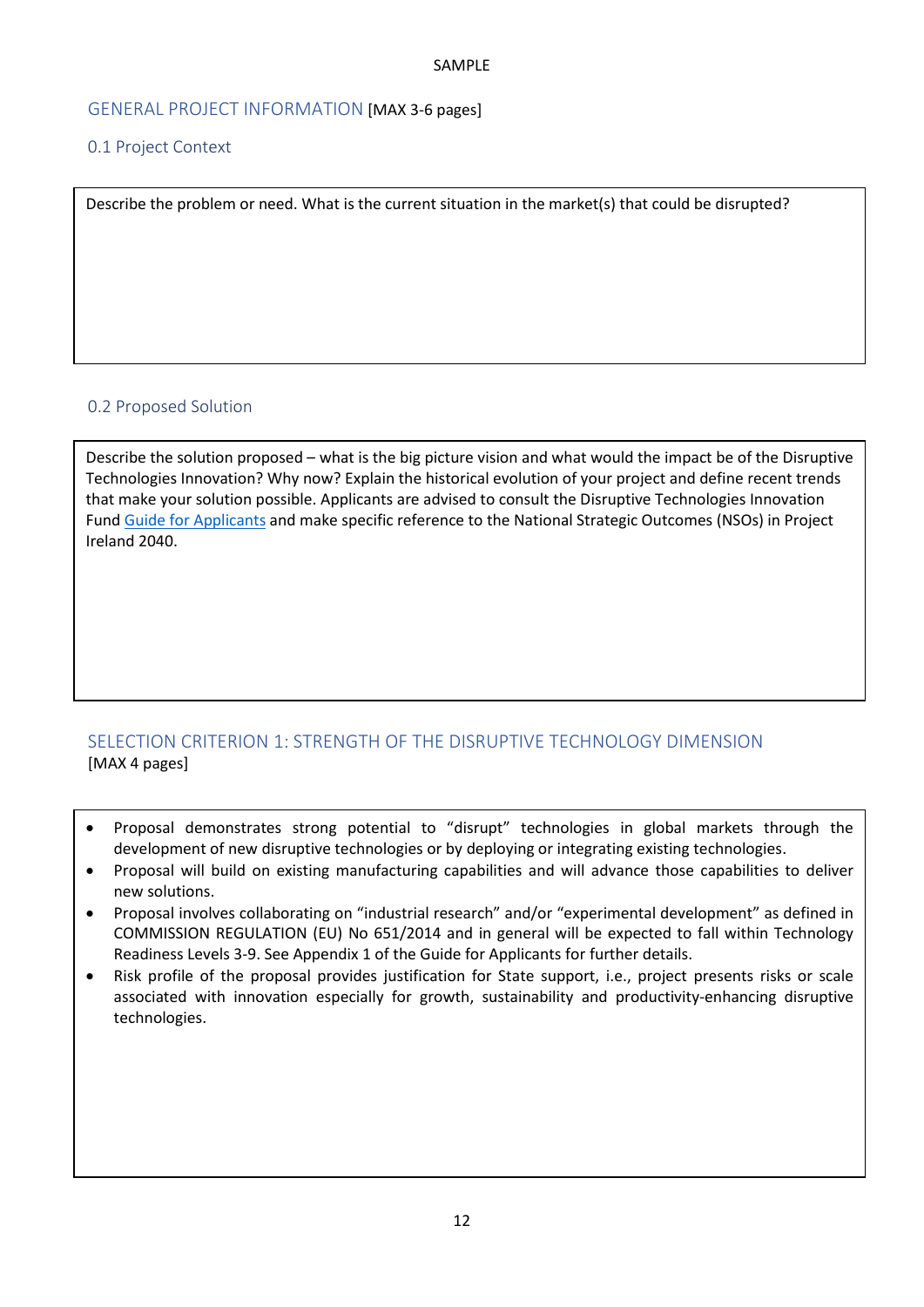## SELECTION CRITERION 2: EXCELLENCE OF THE OVERALL PROPOSAL AND APPROACH [MAX 4 pages]

- Clear and relevant project objectives.
- Soundness of the concept.
- Credibility of the proposed methodology.
- Extent that the proposed work demonstrates innovation potential (e.g. ground-breaking objectives, novel concepts and applications).
- Quality and efficiency of the (outline) work plan (project is deliverable (in a typical 2 to 3-year timeframe) based on the work packages described).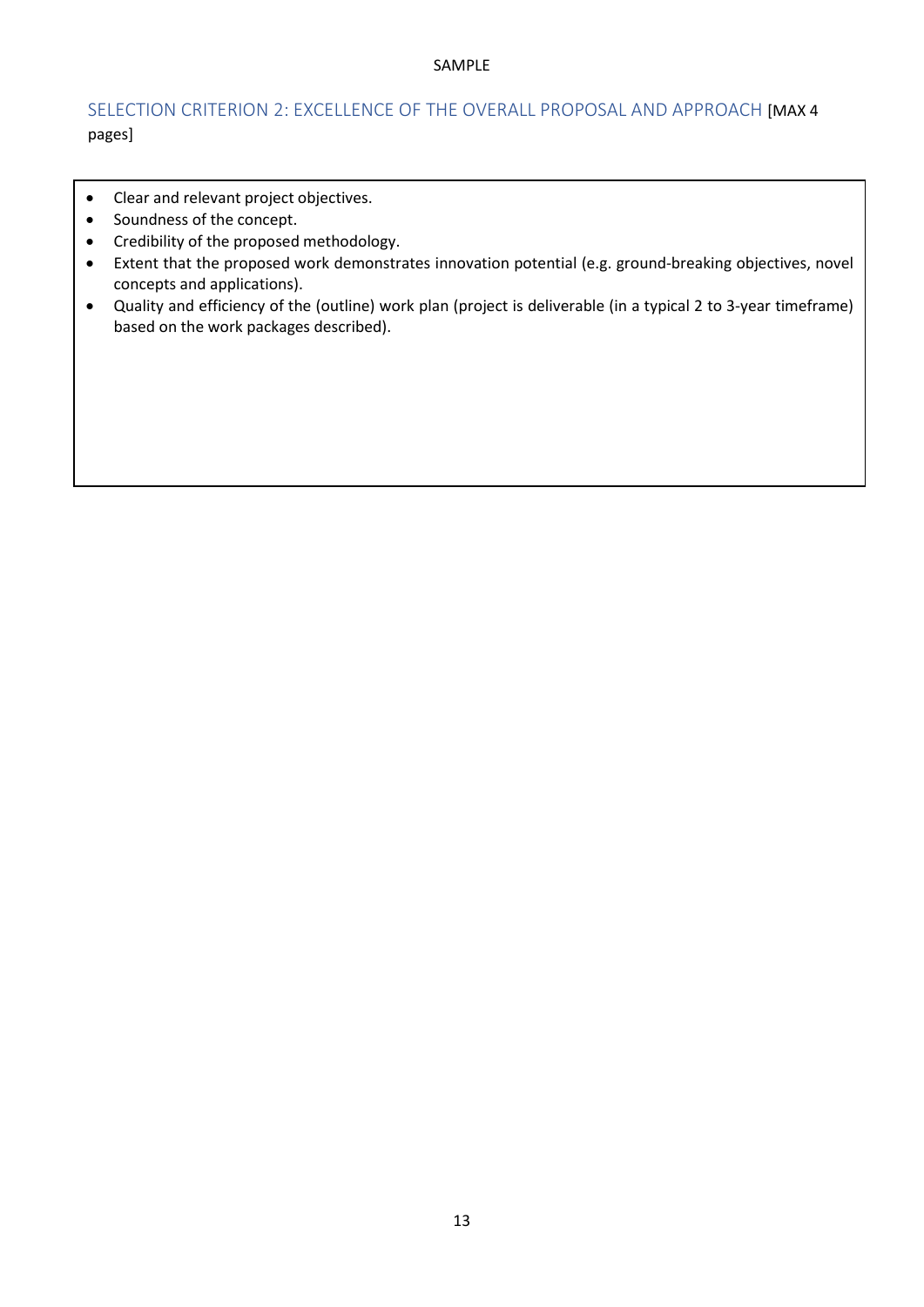#### <span id="page-13-0"></span>SELECTION CRITERION 3: ECONOMIC IMPACT & SUSTAINABILITY [MAX 4 pages]

- The proposal has the potential to significantly alter markets and their functioning and/or significantly alter the way that manufacturing businesses operate through the creation of new business models.
- Proposal demonstrates potential to enhance innovation capacity of manufacturing partners (RD&I performance, ability to engage with and deploy disruptive technologies in the future) and especially SMEs.
- Proposal demonstrates potential to create significant new market opportunities and exports, support job creation and retention, strengthen competitiveness and growth of the partner companies within a 3 to 7 year timeframe.
- Proposal considers the further stages and activities needed to commercialise the innovation.
- Proposal demonstrates positive contributions to the low carbon / sustainability targets in the Climate Action Plan<sup>1</sup>. It neither hinders the achievement of Ireland's climate objectives nor has other significant negative environmental impacts.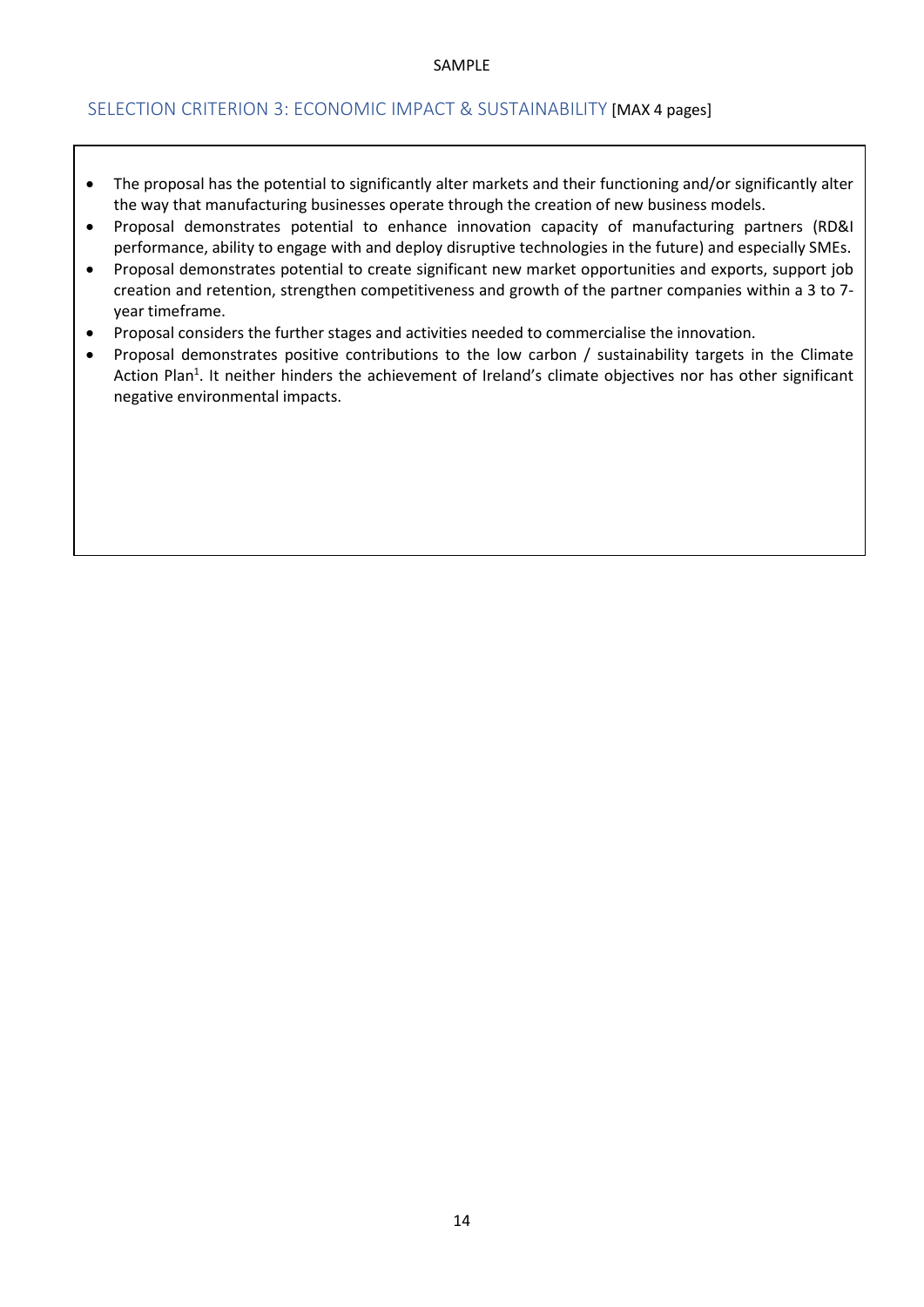#### <span id="page-14-0"></span>SELECTION CRITERION 4: QUALITY & EFFICIENCY OF THE COLLABORATION [MAX 4 pages]

- Strength and credibility of the partners in the consortium to deliver on project goals.
- Collaborations have an established manufacturing company.
- Appropriateness of allocation of tasks, ensuring that all participants have a valid role and adequate resources in the project to fulfil that role.
- There must be a strong project management structure.
- There must be at least one SME involved in every consortium with SME(s) in a consortium having an integral role in the project.
- Financial and other resources mobilised across the consortium provides appropriate co-funding against the DTIF contribution.
- Appropriateness of management structures and procedures, including risk and innovation management.
- Complementarity of the participants and extent to which the well-balanced consortium, as a whole, brings together the necessary expertise.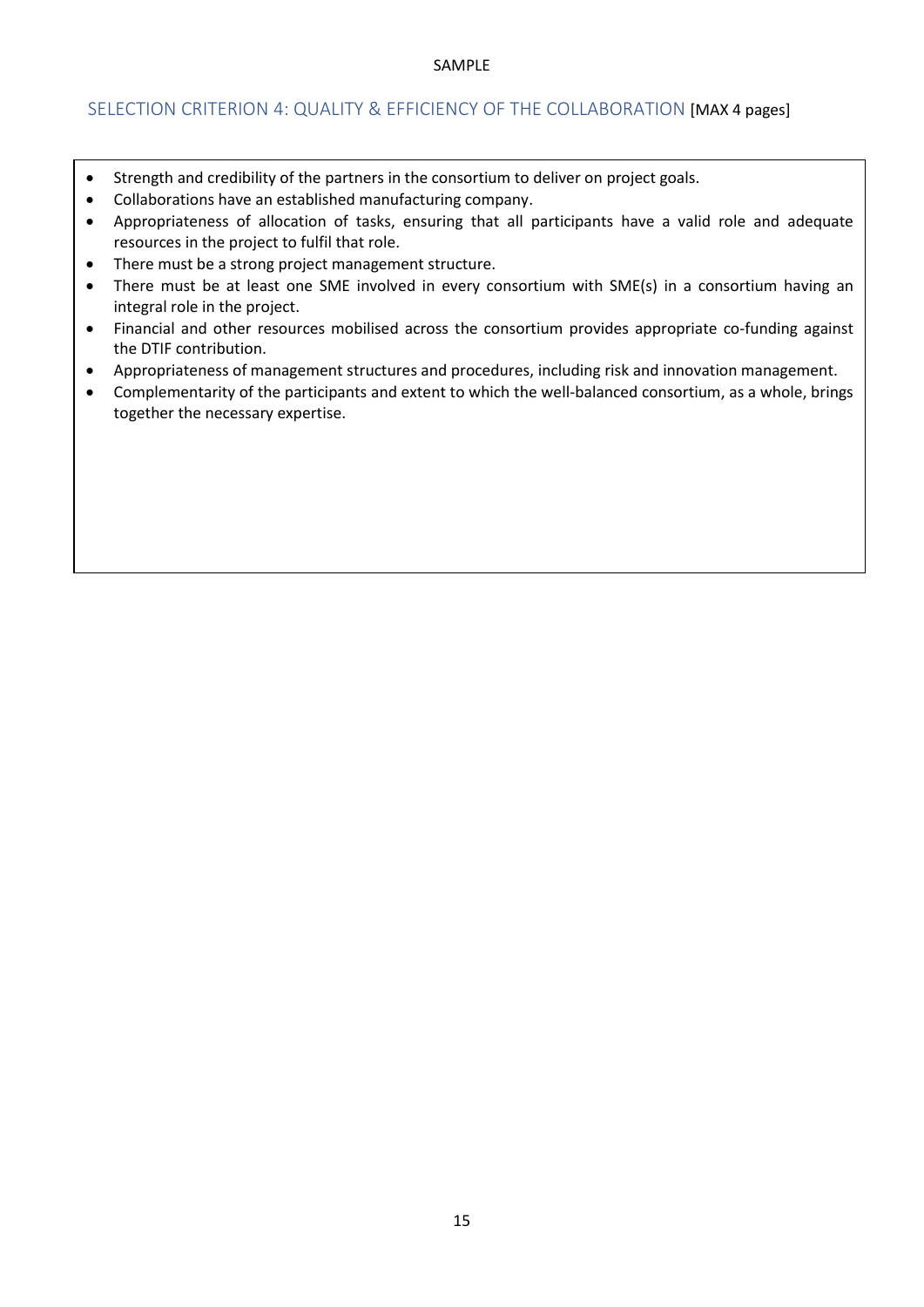#### *Insert the following here:*

**Please note that Tables 1 to 8 must be completed to be considered for funding. Table 9 must be completed where there is an RPO partner.**

**Please note also that details of eligible funding costs are set out in section 8 of the Guide for Applicants.**

## **GANTT Chart: Timing of Work Packages and their components**

# **Table 1. List of work packages**

| <b>Work</b><br>package<br><b>No</b> | <b>Work Package Title</b> | Lead<br>Participant<br><b>No</b> | Lead<br>Participant<br><b>Short Name</b> | Person-<br><b>Months</b> | <b>Start</b><br><b>Month</b> | End<br>month |
|-------------------------------------|---------------------------|----------------------------------|------------------------------------------|--------------------------|------------------------------|--------------|
| 1                                   |                           |                                  |                                          |                          |                              |              |
| 2                                   |                           |                                  |                                          |                          |                              |              |
| 3                                   |                           |                                  |                                          |                          |                              |              |
| 4                                   |                           |                                  |                                          |                          |                              |              |
|                                     |                           |                                  | Total months:                            |                          |                              |              |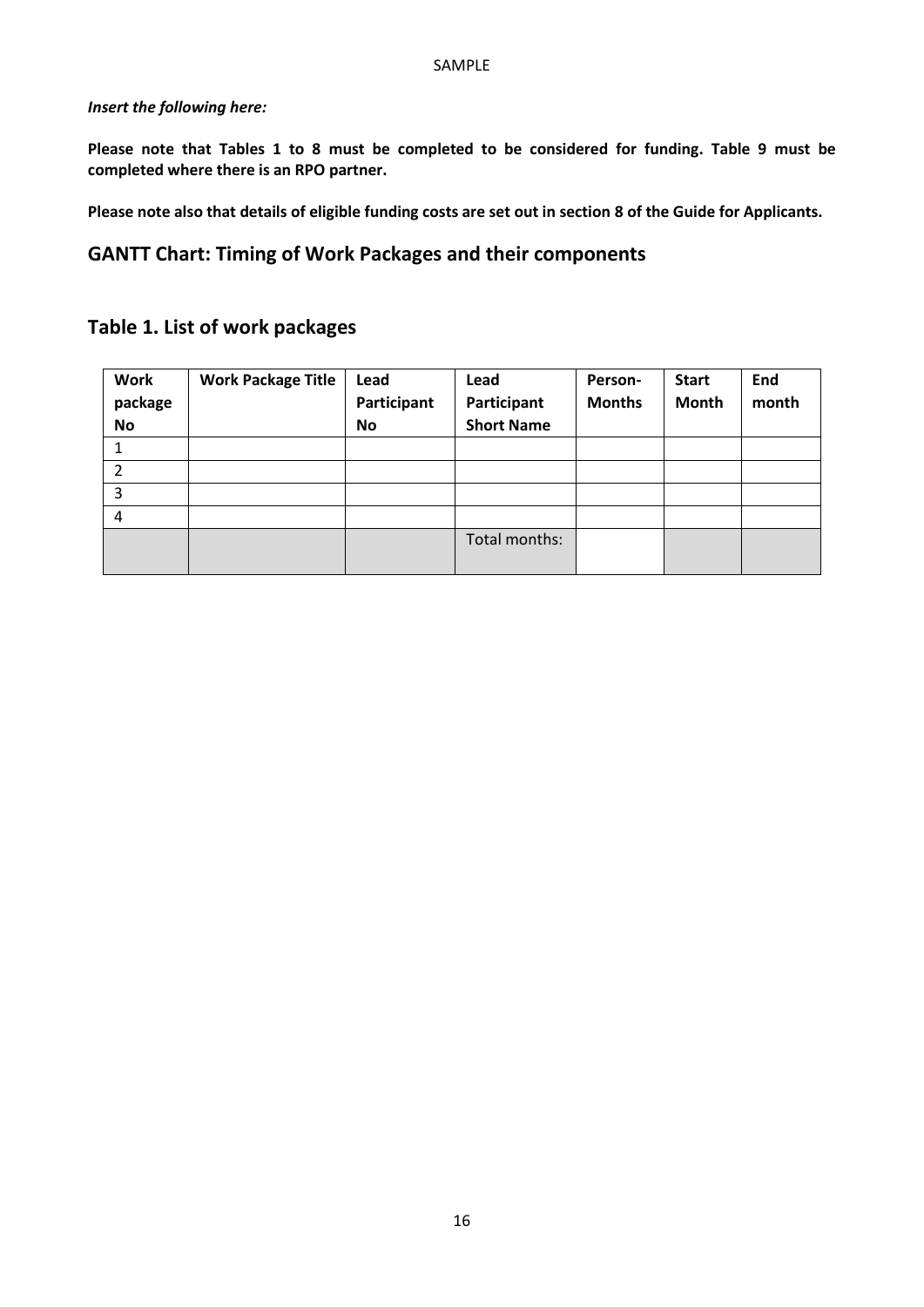## **Table 2. Work package descriptions – please copy for each work package.**

| <b>Work package number</b> |  | <b>Start Date</b> |  | M1 |  |
|----------------------------|--|-------------------|--|----|--|
| Work package title         |  |                   |  |    |  |
| <b>Participant number</b>  |  |                   |  |    |  |
| Short name of participant  |  |                   |  |    |  |
| Person/months              |  |                   |  |    |  |

**Objectives**

**Description of work** (where appropriate, broken down into tasks), lead partner and role of participants

**Deliverables** (brief description and month of delivery)

D1.1 title (M1)

**Milestones** 

MS1 title (M6)

Resources assigned to work packages should be in line with their objectives and deliverables. You are advised to include a distinct work package on 'management' and a distinct work package on 'commercialisation (dissemination and exploitation)' and communication activities.

## **Table 3. List of Deliverables**

| <b>Deliverable</b><br>(number) | Deliverable name | Work package<br>number | Short name of<br>lead<br>participant | <b>Type</b> | <b>Delivery</b><br>date |
|--------------------------------|------------------|------------------------|--------------------------------------|-------------|-------------------------|
| D1.1                           |                  |                        |                                      |             | M <sub>6</sub>          |
|                                |                  |                        |                                      |             |                         |
|                                |                  |                        |                                      |             |                         |
|                                |                  |                        |                                      |             |                         |
|                                |                  |                        |                                      |             |                         |
|                                |                  |                        |                                      |             |                         |

Deliverable numbers in order of delivery dates. Please use the numbering convention <WP number>.<number of deliverable within that WP>. For example, deliverable 4.2 would be the second deliverable from work package 4.

Delivery date: Measured in months from the project start date (month 1)

Type: use one of the following codes:

R: Document, report (excluding project periodic or final report)

DEM: Demonstrator, pilot, prototype, plan designs

DEC: Websites, patents filing, press & media actions, videos, etc.

OTHER: Software, technical diagram, etc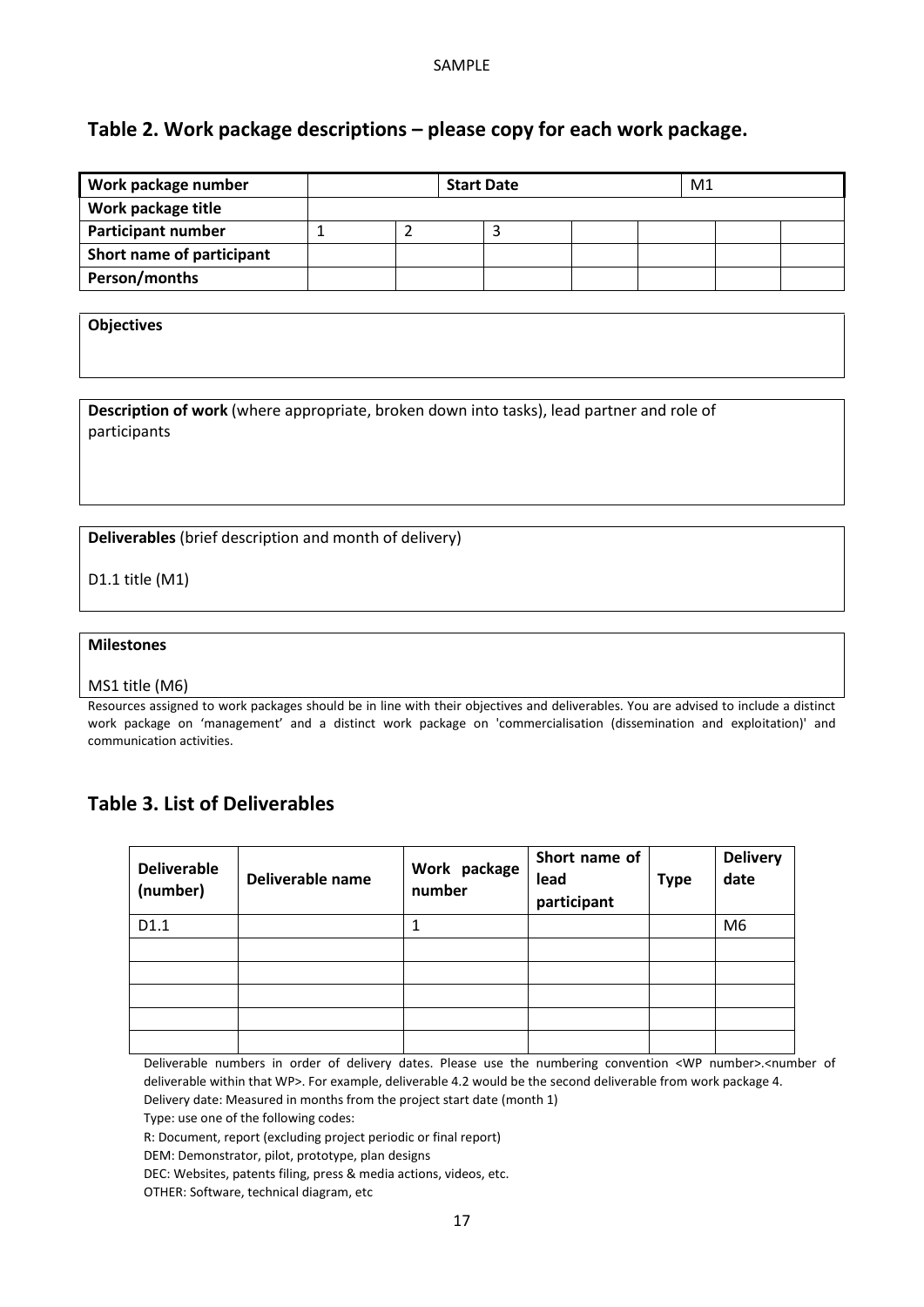## **Table 4. List of Milestones**

| <b>Milestone</b><br>number | <b>Milestone name</b> | Related<br>work  <br>package(s) | Due date | <b>Means</b><br>οl<br>verification |
|----------------------------|-----------------------|---------------------------------|----------|------------------------------------|
|                            |                       |                                 |          |                                    |
|                            |                       |                                 |          |                                    |
|                            |                       |                                 |          |                                    |
|                            |                       |                                 |          |                                    |
|                            |                       |                                 |          |                                    |

Estimated date: measured in months from the project start date (month 1)

Means of verification: show how you will confirm that the milestone has been attained. Refer to indicators if appropriate. For example: a laboratory prototype that is 'up and running'; software released and validated by a user group; field survey complete and data quality validated.

# **Table 5. Critical risks for implementation**

| <b>Description of risk</b> | package(s)<br>Work<br>involved | Proposed risk-mitigation measures |
|----------------------------|--------------------------------|-----------------------------------|
|                            |                                |                                   |
|                            |                                |                                   |
|                            |                                |                                   |
|                            |                                |                                   |
|                            |                                |                                   |
|                            |                                |                                   |

# **Table 6. Summary of staff effort**

| Participant<br><b>No/Short Name</b> | WP1 | WP <sub>2</sub> | WP3 | <b>WPn</b> | <b>Person/Months</b><br>Total<br>per Participant |
|-------------------------------------|-----|-----------------|-----|------------|--------------------------------------------------|
| 1/XX                                |     |                 |     |            |                                                  |
|                                     |     |                 |     |            |                                                  |
|                                     |     |                 |     |            |                                                  |
|                                     |     |                 |     |            |                                                  |
|                                     |     |                 |     |            |                                                  |
| TOTAL:                              |     |                 |     |            |                                                  |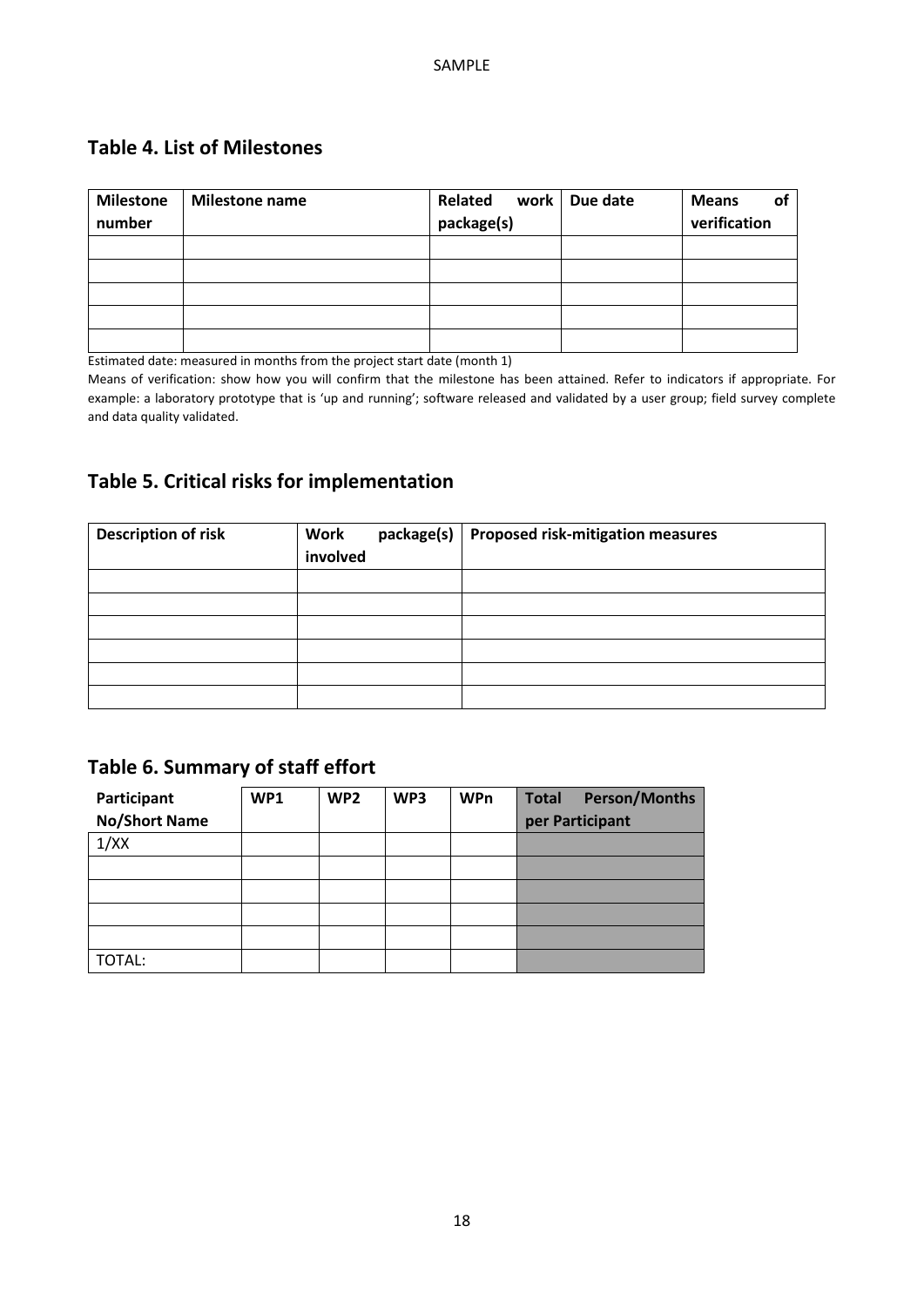### <span id="page-18-0"></span>SIGNATURES

All partners must sign to confirm a) consent to participation, b) financial and operational capacity and c) the enterprise is not an Undertaking In Difficulty.

### **Researchers in RPOs must obtain Research Office approval for submission.**

#### PARTNER 1

| Name of Authorised Officer [Please Print] |  |
|-------------------------------------------|--|
| Signature of Authorised Officer           |  |
| Name of Company / RPO [Please Print]      |  |
| Date                                      |  |

#### PARTNER 2

| Name of Authorised Officer [Please Print] |  |
|-------------------------------------------|--|
| Signature of Authorised Officer           |  |
| Name of Company / RPO [Please Print]      |  |
| Date                                      |  |

#### PARTNER 3

| Name of Authorised Officer [Please Print] |  |
|-------------------------------------------|--|
| Signature of Authorised Officer           |  |
| Name of Company / RPO [Please Print]      |  |
| Date                                      |  |